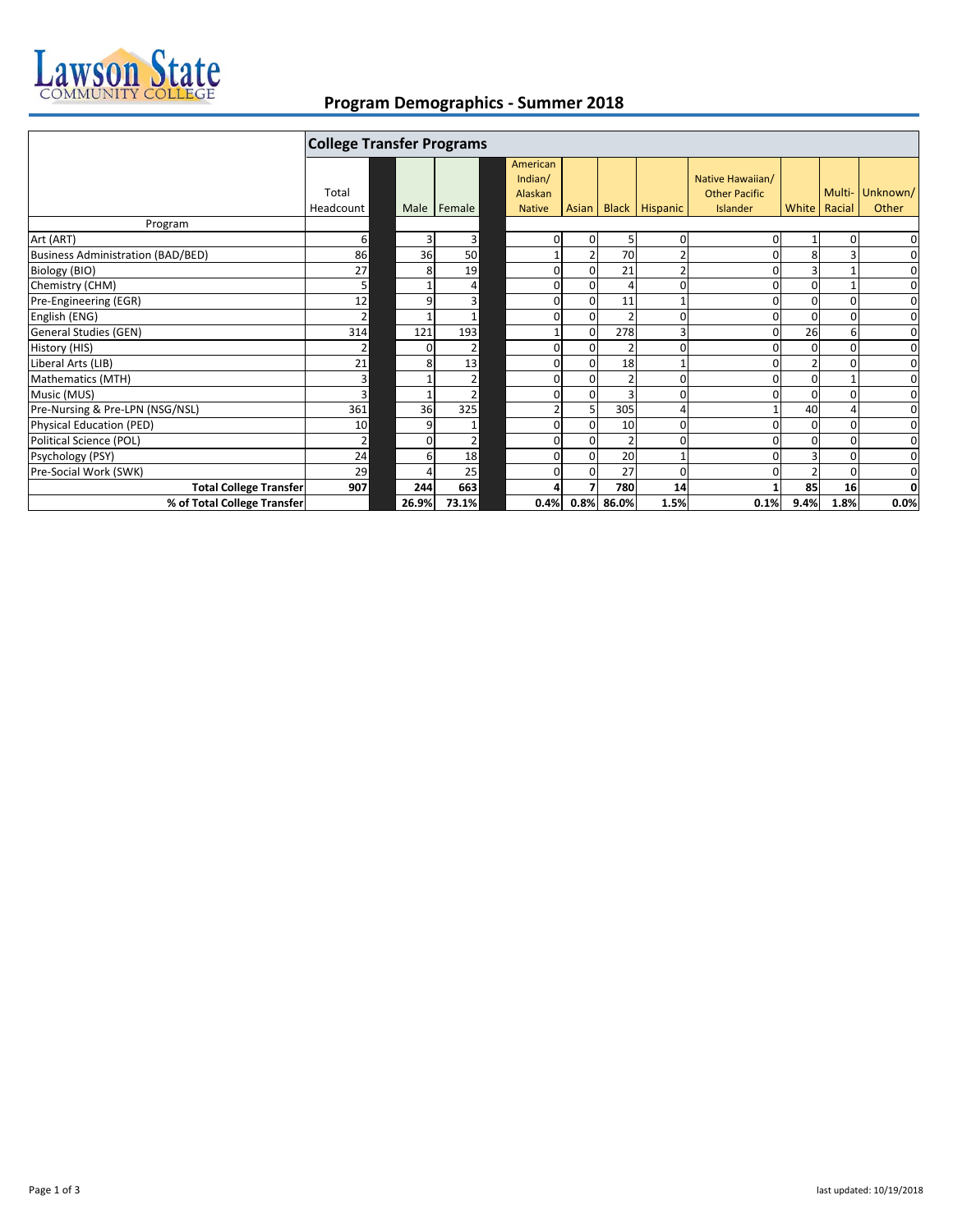

## **Program Demographics ‐ Summer 2018**

|                                                  | <b>Career Technical Programs</b> |                |                |             |                                                 |                |                |                          |                                                      |                         |                  |                          |
|--------------------------------------------------|----------------------------------|----------------|----------------|-------------|-------------------------------------------------|----------------|----------------|--------------------------|------------------------------------------------------|-------------------------|------------------|--------------------------|
|                                                  | Total<br>Headcount               |                | Male Female    |             | American<br>Indian/<br>Alaskan<br><b>Native</b> |                |                | Asian   Black   Hispanic | Native Hawaiian/<br><b>Other Pacific</b><br>Islander |                         | White Racial     | Multi- Unknown/<br>Other |
| Program                                          |                                  |                |                |             |                                                 |                |                |                          |                                                      |                         |                  |                          |
| Autobody Repair (ABR)                            | 9                                | 8              | $\mathbf 1$    |             | $\overline{0}$                                  | $\mathbf 0$    | 9              | $\mathbf 0$              | $\mathbf 0$                                          | $\mathbf{0}$            | $\mathbf 0$      | $\mathbf 0$              |
| Air Conditioning/Refrigeration (ACR)             | 61                               | 61             | $\mathbf 0$    |             | $\mathbf 0$                                     | $\overline{2}$ | 36             | $\mathbf{1}$             | $\mathbf 0$                                          | 22                      | $\mathbf 0$      | $\mathbf 0$              |
| Accounting (ACT)                                 | 9                                | 3              | 6              |             | $\mathbf 0$                                     | $\mathbf 0$    | 9              | $\mathbf 0$              | $\mathbf 0$                                          | $\mathbf 0$             | $\boldsymbol{0}$ | $\mathbf 0$              |
| <b>AOT Programs (AOT)</b>                        | 22                               | 20             | $\mathbf 2$    |             | $\mathbf 0$                                     | $\mathbf 1$    | 16             | $\mathbf 0$              | $\mathbf 0$                                          | 5                       | $\mathbf 0$      | $\mathbf 0$              |
| Automotive Technology - GM ASEP (ASE)            | 8 <sup>1</sup>                   |                | $\mathbf 1$    |             | $\mathbf 0$                                     | $\mathbf{0}$   | $\mathbf{1}$   | $\Omega$                 | $\Omega$                                             | $\overline{7}$          | $\mathbf 0$      | $\mathbf 0$              |
| Automotive Technology - Ford Asset (ASF)         | $\overline{7}$                   |                | $\mathbf 0$    |             | $\mathbf 0$                                     | $\mathbf 0$    | $\mathbf 0$    | $\mathbf{1}$             | $\mathbf 0$                                          | 6                       | $\mathbf 0$      | $\mathbf 0$              |
| Automotive Technology - Toyota T-Ten (AST)       | $6 \overline{6}$                 | 6              |                | $\mathbf 0$ | $\mathbf 0$                                     | $\mathbf{1}$   | $\Omega$       | $\mathbf{1}$             | $\mathbf 0$                                          | 4                       | $\mathbf 0$      | $\mathbf 0$              |
| Automotive Mechanics (AUM)                       | 17                               | 16             | $\mathbf 1$    |             | $\mathbf 0$                                     | $\mathbf 0$    | $\overline{7}$ | $\overline{2}$           | $\mathbf 0$                                          | $\overline{7}$          | $\mathbf{1}$     | $\mathbf 0$              |
| Automated Manufacturing (AUT)                    | 12                               | 11             | $\mathbf 1$    |             | $\mathbf 0$                                     | $\mathbf 0$    | 9              | $\mathbf 0$              | $\mathbf 0$                                          | $\overline{\mathbf{3}}$ | $\mathbf 0$      | $\mathbf 0$              |
| Barbering (BAR)                                  | $\overline{2}$                   |                | $\mathbf 0$    |             | 0                                               | $\mathbf{0}$   | $\overline{2}$ | $\Omega$                 | $\Omega$                                             | $\Omega$                | $\Omega$         | $\mathbf 0$              |
| <b>Building Construction (BUC)</b>               | 5                                | Δ              | $\mathbf 1$    |             | $\mathbf 0$                                     | $\mathbf 0$    | 3              | $\mathbf{1}$             | $\mathbf 0$                                          | $\mathbf{1}$            | $\mathbf 0$      | $\mathbf 0$              |
| <b>Business Admin and Management (BUS)</b>       | 32                               | 16             | 16             |             | $\mathbf 0$                                     | $\mathbf 1$    | 24             | $\mathbf{1}$             | $\mathbf 0$                                          | 5                       | $\pmb{0}$        | $\mathbf{1}$             |
| Commercial Art (CAT)                             | 14                               | $\overline{7}$ | $\overline{7}$ |             | $\mathbf 0$                                     | $\mathbf 0$    | 12             | $\mathbf{1}$             | $\mathbf 0$                                          | $\mathbf 0$             | $\mathbf 0$      | $\mathbf{1}$             |
| Commercial Food Services/Culinary Arts (CFS/CUA) | $\overline{31}$                  | 12             | 19             |             | $\mathbf 0$                                     | $\mathbf{1}$   | 28             | $\mathbf 0$              | $\mathbf 0$                                          | $\mathbf{1}$            | $\mathbf 0$      | $\mathbf{1}$             |
| Child Development (CHD)                          | 23                               | $\Omega$       | 23             |             | $\mathbf 0$                                     | $\mathbf{0}$   | 22             | $\mathbf 0$              | $\Omega$                                             | $\Omega$                | $\mathbf{1}$     | $\mathbf 0$              |
| Computer Science-Bus Ed (CIB/CIM/CIS)            | 47                               | 27             | 20             |             | $\mathbf{1}$                                    | $\mathbf 1$    | 34             | $\mathbf{1}$             | $\mathbf 0$                                          | 10                      | $\boldsymbol{0}$ | $\mathbf 0$              |
| Cosmetology (COS)                                | 14                               | $\Omega$       | 14             |             | $\mathbf 0$                                     | $\mathbf 0$    | 13             | $\mathbf 0$              | $\mathbf 0$                                          | $\mathbf 0$             | $\mathbf{1}$     | $\mathbf 0$              |
| Criminal Justice (CRJ)                           | 8                                | ξ              | 5              |             | $\mathbf 0$                                     | $\mathbf 0$    | $\overline{7}$ | $\mathbf 0$              | $\mathbf 0$                                          | $\mathbf{1}$            | $\mathbf 0$      | 0                        |
| <b>Dental Assisting (DAT)</b>                    | 18                               | 2              | 16             |             | $\mathbf 0$                                     | $\mathbf 0$    | 12             | $\mathbf 0$              | $\mathbf 0$                                          | $6\phantom{1}$          | $\pmb{0}$        | $\mathbf 0$              |
| Drafting (DDT)                                   | $6 \overline{6}$                 | $\Lambda$      | $\mathbf 2$    |             | $\mathbf 0$                                     | $\mathbf 0$    | $\mathbf{1}$   | $\Omega$                 | $\Omega$                                             | 5                       | $\Omega$         | $\mathbf 0$              |
| Diesel Mechanics (DEM)                           | 23                               | 23             | $\mathbf 0$    |             | 0                                               | $\mathbf 0$    | 10             | $\mathbf{1}$             | $\mathbf 0$                                          | 12                      | $\mathbf 0$      | 0                        |
| Electronics (EET)                                | $\mathbf{1}$                     | $\overline{1}$ | $\mathbf 0$    |             | $\mathbf 0$                                     | $\mathbf 0$    | $\mathbf 0$    | $\mathbf 0$              | $\mathbf 0$                                          | $\mathbf 0$             | $\mathbf{1}$     | 0                        |
| <b>Emergency Medical Services (EMS)</b>          | 5                                | Δ              | $\mathbf 1$    |             | $\mathbf 0$                                     | $\mathbf 0$    | $\overline{4}$ | $\Omega$                 | $\Omega$                                             | $\mathbf{1}$            | $\Omega$         | $\mathbf 0$              |
| Industrial Electronics (ILT/ILE)                 | 19                               | 19             | $\pmb{0}$      |             | $\mathbf 0$                                     | $\mathbf 2$    | 12             | $\mathbf 0$              | $\mathbf 0$                                          | 5                       | $\mathbf 0$      | $\mathbf 0$              |
| Industrial Maintenance (INT)                     | 3                                |                | $\mathbf{1}$   |             | $\mathbf 0$                                     | $\mathbf 0$    | $\mathbf{1}$   | $\mathbf 0$              | $\Omega$                                             | $\overline{2}$          | $\mathbf 0$      | $\mathbf 0$              |
| <b>Licensed Practical Nursing (LPN)</b>          | 41                               | 4              | 37             |             | $\mathbf 0$                                     | $\mathbf 0$    | 34             | $\Omega$                 | $\Omega$                                             | $\overline{7}$          | $\mathbf 0$      | $\mathbf 0$              |
| Medical Secretary (MDS)                          | 25                               | $\Omega$       | 25             |             | $\mathbf 0$                                     | $\mathbf 0$    | 22             | $\mathbf 0$              | $\mathbf 0$                                          | $\mathbf{1}$            | $\mathbf{1}$     | $\mathbf{1}$             |
| <b>Nursing Assistant (NAS)</b>                   | 5                                | $\Omega$       | 5              |             | $\mathbf 0$                                     | $\mathbf 0$    | 3              | $\Omega$                 | $\Omega$                                             | $\overline{2}$          | $\mathbf 0$      | $\mathbf 0$              |
| <b>Nursing (NUR)</b>                             | 73                               | 10             | 63             |             | $\mathbf{1}$                                    | $\mathbf 0$    | 51             | $\mathbf{1}$             | $\mathbf 0$                                          | 17                      | 3                | $\mathbf 0$              |
| Office Administration (OAD)                      | 8 <sup>1</sup>                   | $\Omega$       | 8              |             | $\mathbf 0$                                     | $\mathbf 0$    | $\overline{7}$ | $\overline{0}$           | $\Omega$                                             | $\mathbf{1}$            | $\Omega$         | $\overline{0}$           |
| Plumbing (PLB)                                   | 14                               | 13             | $\mathbf 1$    |             | 0                                               | $\mathbf 0$    | 10             | $\mathbf{1}$             | $\Omega$                                             | $\overline{3}$          | $\mathbf 0$      | $\mathbf 0$              |
| Real Estate (RLS)                                | $\mathbf 2$                      | $\overline{2}$ | $\mathbf 0$    |             | $\mathbf 0$                                     | $\mathbf 0$    | $\overline{2}$ | $\boldsymbol{0}$         | $\mathbf 0$                                          | $\mathbf{0}$            | $\pmb{0}$        | $\mathbf 0$              |
| Radio/TV Broadcasting (RTV)                      | $\mathbf{1}$                     | 1              | $\mathbf 0$    |             | $\mathbf 0$                                     | $\mathbf 0$    | $\mathbf{1}$   | $\mathbf 0$              | $\Omega$                                             | $\mathbf{0}$            | $\mathbf 0$      | $\mathbf 0$              |
| Social Work Technician (SWT)                     | $\overline{2}$                   | $\Omega$       | $\mathbf 2$    |             | $\mathbf 0$                                     | $\mathbf 0$    | $\overline{2}$ | $\mathbf 0$              | $\Omega$                                             | $\mathbf 0$             | $\mathbf 0$      | $\mathbf 0$              |
| Welding (WDT)                                    | $\overline{37}$                  | 32             | 5              |             | $\mathbf 0$                                     | $\mathbf 0$    | 19             | $\mathbf 0$              | $\Omega$                                             | 18                      | $\mathbf 0$      | $\mathbf 0$              |
| <b>Total Career Technical</b>                    | 610                              | 327            | 283            |             | $\overline{2}$                                  | $\overline{9}$ | 423            | 12                       | $\mathbf{0}$                                         | 152                     | 8                | 4                        |
| % of Total Career Technical                      |                                  | 53.6%          | 46.4%          |             | 0.3%                                            |                | 1.5% 69.3%     | 2.0%                     | 0.0%                                                 | 24.9%                   | 1.3%             | 0.7%                     |